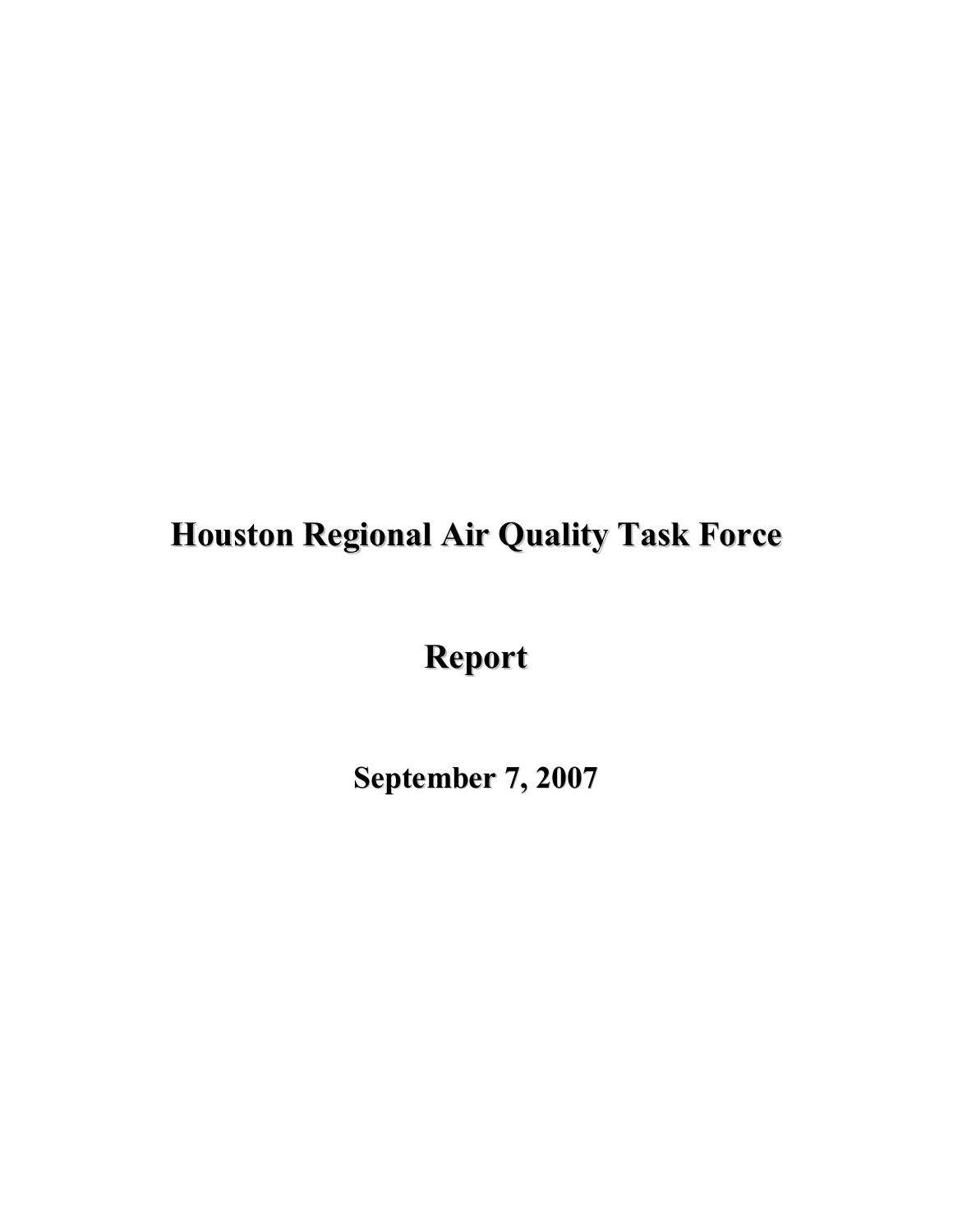# **Prologue**

*The Houston Regional Air Quality Task Force (AQTF) is a diverse group of eighteen business executives, economic development executives, community leaders, environmental and health professionals organized to develop a comprehensive understanding of the state of air quality in the region, the human health impacts and risks, and key contributors to air quality. The AQTF was appointed by the Greater Houston Partnership at the encouragement of Mayor Bill White, City of Houston and mayors from other Harris County municipalities. The AQTF set a goal to identify effective regulatory mechanisms and voluntary initiatives that could help reduce air toxic emissions and to recommend such mechanisms and initiatives that could enhance air quality improvement efforts in the Greater Houston region. The AQTF met on a regular basis for five months to understand the current air quality challenges facing the Houston region and to develop the principles for the Clean Air Report. The* Principles for Cleaner Air Report *recommends initiatives for point-source industry, individual companies, governmental entities, and educational institutions. The AQTF calls upon these stakeholder partners in the cleaner air effort to step forward as Champions for Cleaner Air.*

# **Preamble**

The Houston Regional Air Quality Task Force (AQTF) believes that improvement in air quality will create a robust, viable economic climate and improve the public health in the Houston-Galveston region. We challenge all stakeholder partners (industry, business, governmental entities, and educational institutions) in the region to do more to deliver cleaner air. We recommend these partners commit to the following Principles for Cleaner Air and to implement the clean air initiatives outlined in this report.

The AQTF recognizes that state and federal regulations complemented by leadership actions of the stakeholder partners to improve air quality have resulted in significant air emissions reductions. The AQTF further understands that continued, demonstrated industry leadership is necessary while building the collaborative support of additional stakeholders in a comprehensive effort to reduce other significant emission sources that will help the Houston-Galveston region attain cleaner and healthier air quality.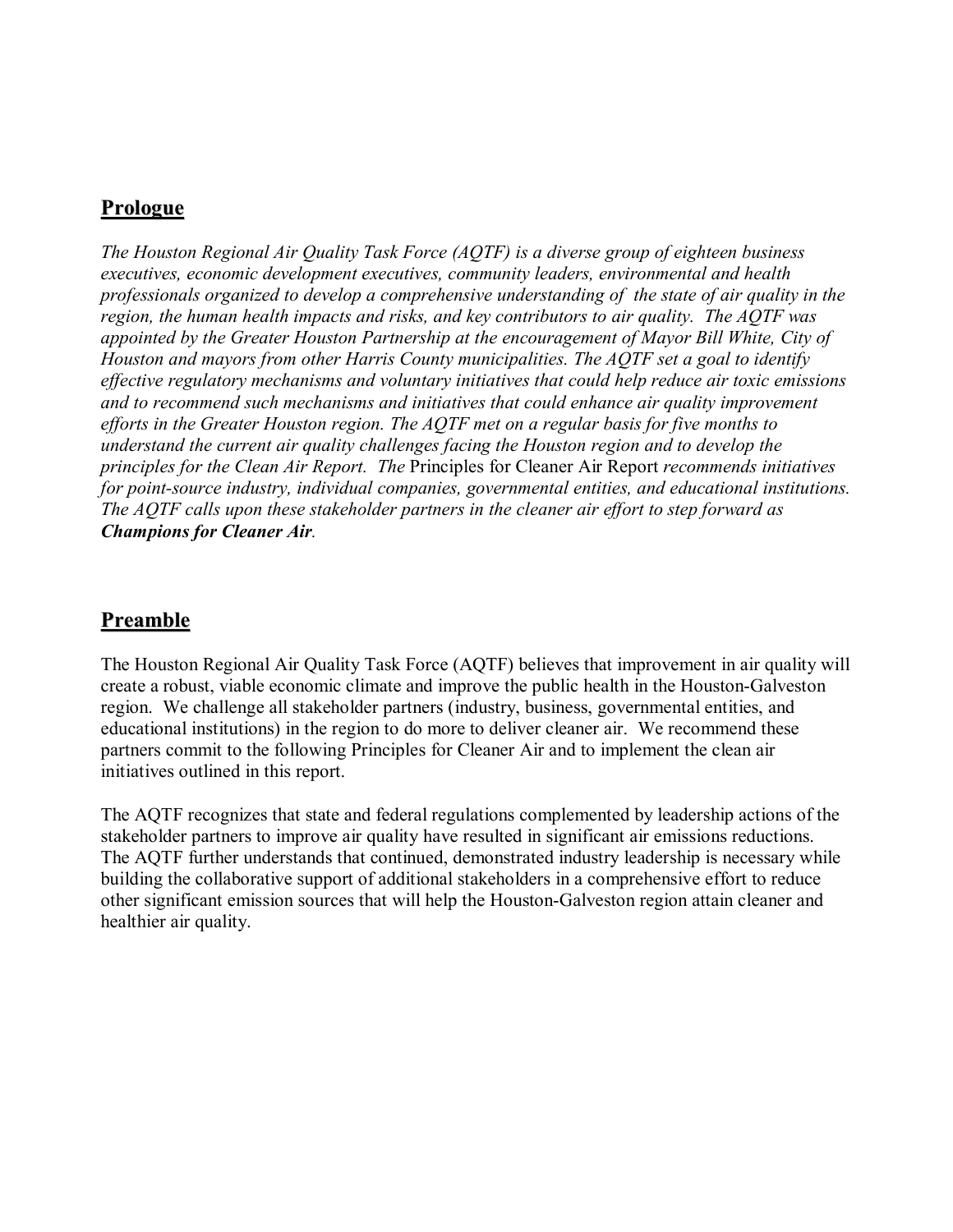# **Recommended Principles for Cleaner Air**

The AQTF recommends the following principals for cleaner air:

- 1) The AQTF supports efforts to increase data collection, scientific analysis, and development of monitoring and measurement technology that will assist in delivering cleaner air.
- 2) The AQTF advocates for further development of sound science-based air monitoring technologies and encourages all business, industry and local governments to promote improvements in air quality research and scientific measurements that ensure the accuracy of the models and decision data.
- 3) The AQTF supports the Texas Commission on Environmental Quality's (TCEQ) efforts to strengthen existing Effects Screening Levels (ESLs) for the nine compounds (see Attachment A) through peer-reviewed methodology and the application of established ESLs for individual compounds that are based on sound science. The ESLs need to focus on reducing the health risk of the population. The AQTF also supports the development of appropriate guidelines/standards for diesel particulate matter and other compounds.
- 4) The AQTF encourages the establishment of a subcommittee of qualified members to discuss with independent experts the best statistical analysis methods to be used in compiling reported data, performing historical trend analyses, and comparing to ESLs.
- 5) The AQTF encourages the regulated community to continue to support TCEQ and Environmental Protection Agency programs to meet air quality goals.
- 6) The AQTF supports implementation of best management practices and technologies for minimizing emissions.
- 7) The AQTF supports the TCEQ's use of the Air Pollutant Watch List program to identify localized areas with elevated levels of air toxics and encourages efforts to reduce pollution levels in those areas to prevent adverse health effects.
- 8) The AQTF supports the continued research and development of costeffective, emerging technologies to achieve further reductions in air emissions from all sources.
- 9) The AQTF supports the additional development of the University of Houston diesel test facility to study benzene and particulate matter emissions from heavy equipment engines.
- 10) The AQTF supports regional, municipal, and community programs to effect changes to mobility and lifestyle that result in air emissions reductions.
- 11) The AQTF encourages ongoing public debate to find innovative, valuebased solutions for improving air quality through a broad array of strategies and initiatives addressing air pollutants and emissions sources in the Houston region. The public debate should engage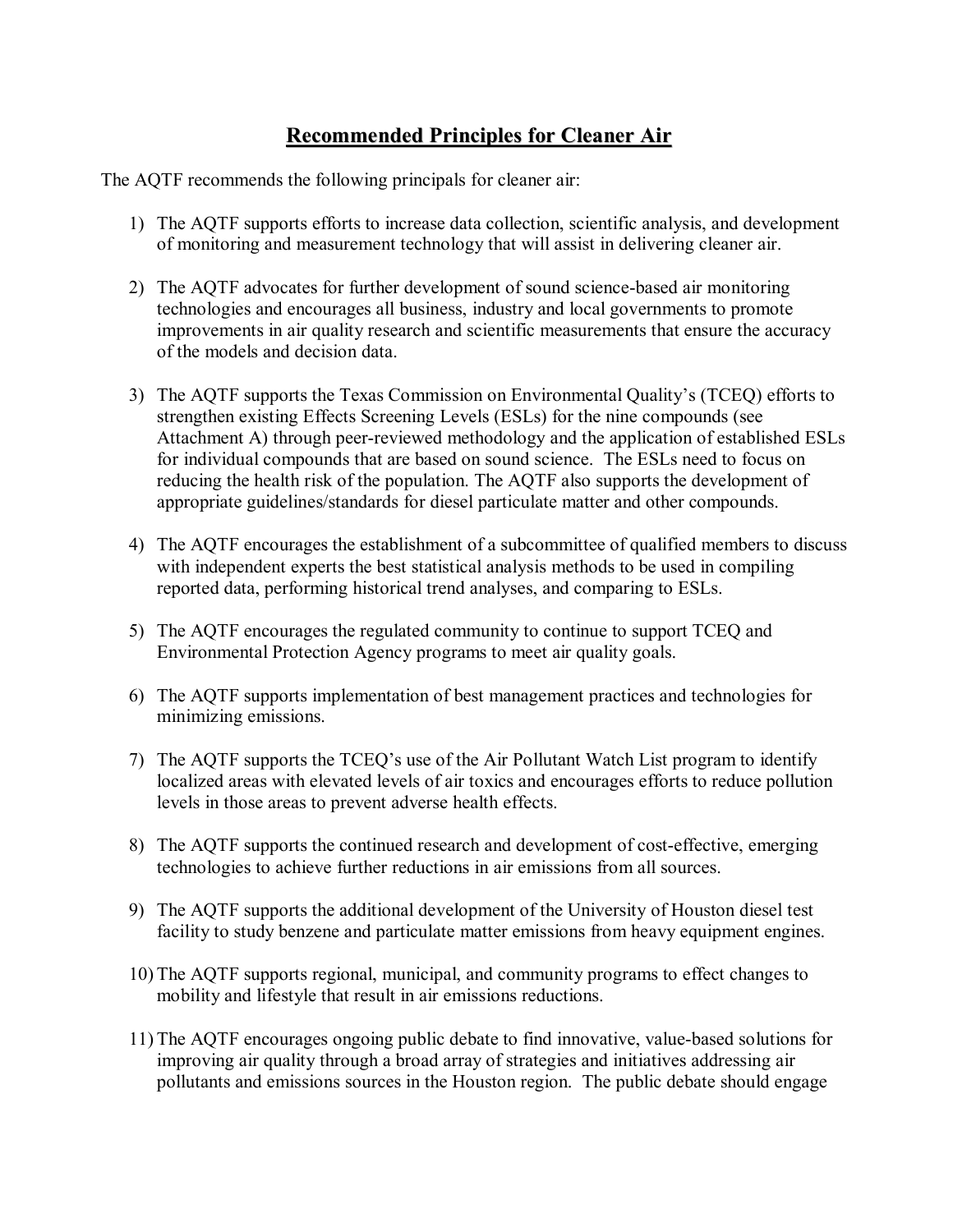multi-stakeholder groups, including community and political leaders, as well as business and industry.

- 12) The AQTF encourages transparent and open dialogue with accurate and objective communication from elected officials, business, industry, regulators, and the public through various public mediums.
- 13) The AQTF encourages educational and outreach programs to provide accurate, unbiased and objective information to the general public that encourages public participation in solutions for cleaner air.
- 14) The AQTF advocates the continued use of the established ambient air monitoring network to set baseline performance and to monitor and report progress toward cleaner air. This network's data should be supplemented by data from TCEQ's mobile monitoring programs and periodic infrared camera flyover programs (as well as from personal exposure measurements and other monitors) to help define Air Pollutant Watch List areas and identify potential contributing sources.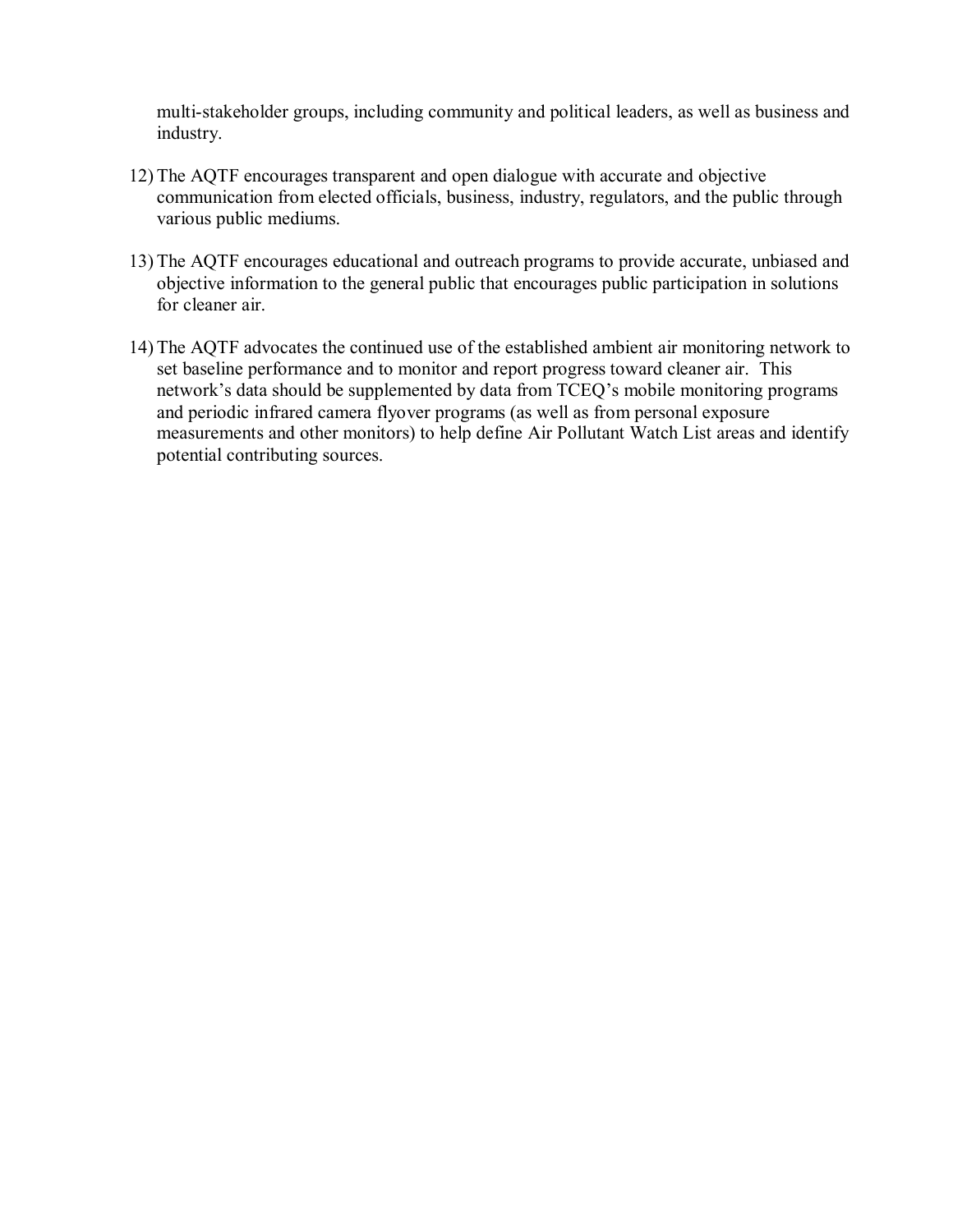# **Recommended Voluntary Initiatives for Individual Companies** and Point-Source Industry

The AQTF recommends the following voluntary initiatives for individual companies and point source industry:

- 1) The AOTF acknowledges this is an initial list and encourages point-source industry and individual companies to build upon existing federal and state regulations to implement the following items as appropriate to reduce air emissions. The AQTF also encourages industry and individual companies to investigate additional initiatives with key stakeholders such as community groups, environmental organizations and local government.
- 2) The AQTF recommends point-source industry support and help fund initiatives to supplement TCEQ funding for proven monitoring technologies and methods such as infrared camera flyovers.
- 3) The AQTF recommends individual companies implement the use of infrared camera technology to find and fix emissions throughout operational areas, including floating roof storage tanks and leak detection and repair components prior to listing components on "delay of repair" list.
- 4) The AQTF recommends point-source industry promote best practices through the provision of best practice learning and educational forums which provide direct support to individual companies.
- 5) The AQTF recommends individual companies become early adopters of best practices and implement recent TCEQ regulations to better manage and avoid storage tank floating roof landings during normal operations.
- 6) The AQTF recommends point-source industry support and help fund a study to collect and analyze emissions data from fixed-roof storage tanks.
- 7) The AQTF recommends individual companies implement procedural and/or control equipment best practices to minimize emissions associated with maintenance, start-up and shutdown activities; to minimize flare emissions; and, to minimize fugitive emissions.
- 8) The AQTF recommends point-source industry implement measures to better quantify sitewide emissions.
- 9) The AQTF recommends point-source industry encourage the development and use of Supplemental Environmental Projects (SEPs) or a class of SEPs to advance AQTF recommendations for additional monitoring, analysis, and capital purchases of emerging technologies, such as the infrared camera, and equipment to supplement TCEQ special programs.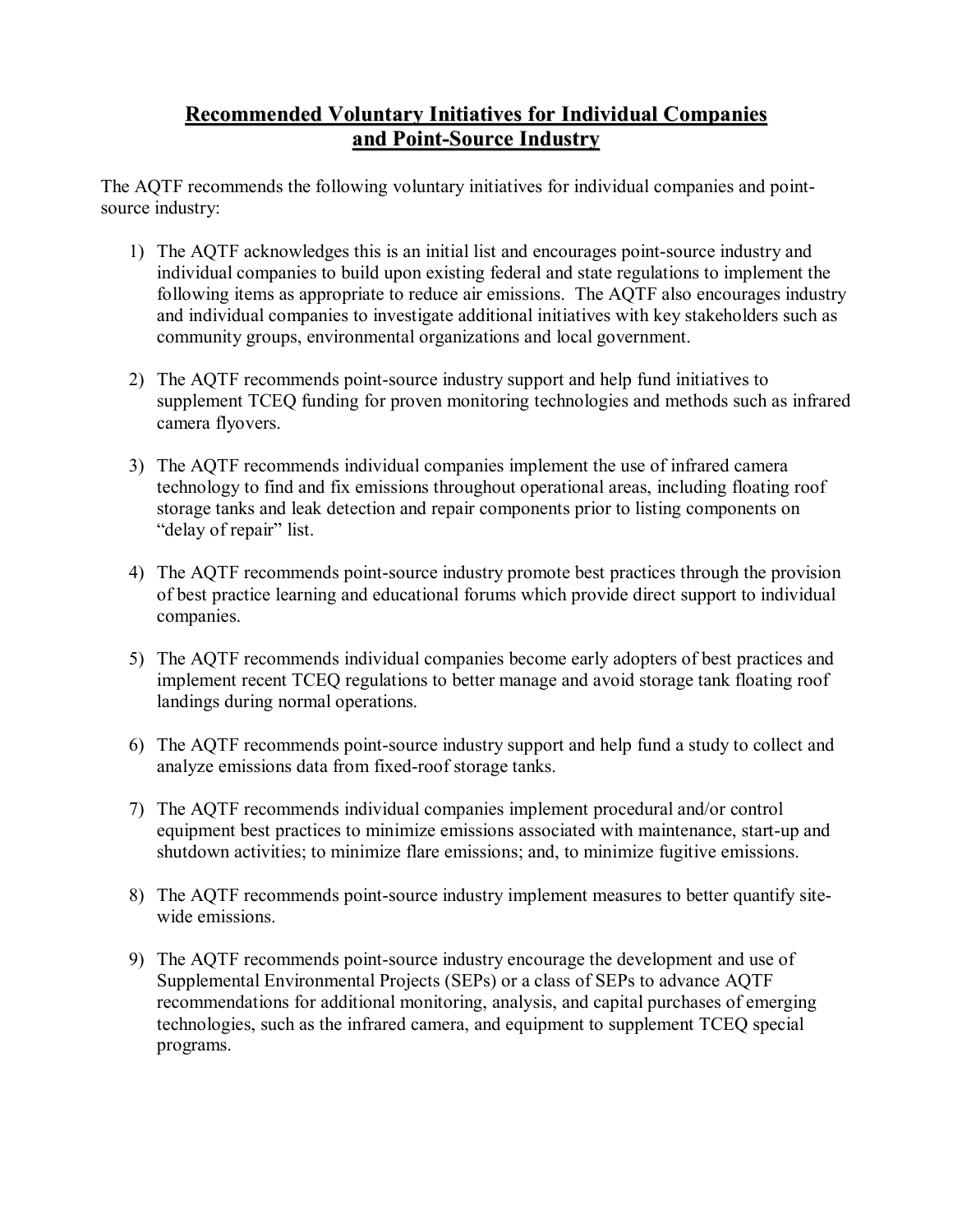# **Recommended Non-Industry Initiatives for Cleaner Air**

Non-industrial emissions significantly contribute to air quality issues in the Houston-Galveston region. The AQTF encourages stakeholder partners such aslight industry and businesses, environmental groups, regional counties, cities and other municipalities, as well as political entities like the Metropolitan Transit Authority of Harris County (METRO) and the Port of Houston, to demonstrate leadership in reducing emissions from cars, trucks, off-road equipment and vehicles.

- 1) The AQTF recommends that these entities support, publicize and otherwise take advantage of the State of Texas programs to reduce on- and off-road mobile emissions such as the Texas Emissions Reduction Plan (TERP) and the Low Income Vehicle Repair Assistance, Retrofit, and Accelerated Vehicle Retirement Program (LIRAP). These programs provide funding to take older, inefficient and high-polluting engines out of use. The AQTF also recommends that these stakeholders consider supporting and publicizing personal lifestyle choices that individuals can make to reduce air emissions. The AQTF acknowledges that this is an initial list and encourages further investigation into additional initiatives with stakeholders such as community groups, environmental organizations and local governments.
- 2) The AOTF recommends that non-industry stakeholders take steps to reduce emissions from diesel engines through programs such as implementing diesel engine retrofits on city and county-owned fleets; encouraging vendors to implement diesel engine retrofits on fleets; supporting the Clean School Bus program and helping fund retrofits and replacements in Houston-Galveston area school districts; and supporting implementation of electrification equipment to reduce diesel truck idling at major Houston-Galveston area truck stops and other truck facilities
- 3) The AQTF recommends non-industry stakeholders take steps to reduce emissions from mobile sources through programs such as supporting and publicizing the utilization of TERP and LIRAP as outlined in Senate Bill 12 to repair or retire older vehicles; demonstrating strong leadership in implementing carpool and vanpool rider ship via education and incentives to individuals and companies and publicizing existing programs such as Commute Solutions; encouraging METRO studies to determine the feasibility of mass transportation routes to areas outside of the Downtown Houston including Harris County Precinct 2; and implementing bicycle and pedestrian projects coordinated with METRO service lines, including bike racks and change areas
- 4) The AQTF recommends non-industry stakeholders implement programs to reduce other air emissions such as offering incentives to small businesses and other area source emitters to install emission controls; encouraging landscape industry's conversion (turnover) to loweremitting equipment; and working with Houston-Galveston Area Council (H-GAC) and other existing organizations to establish a gas can replacement program forthe landscape industry and the general public.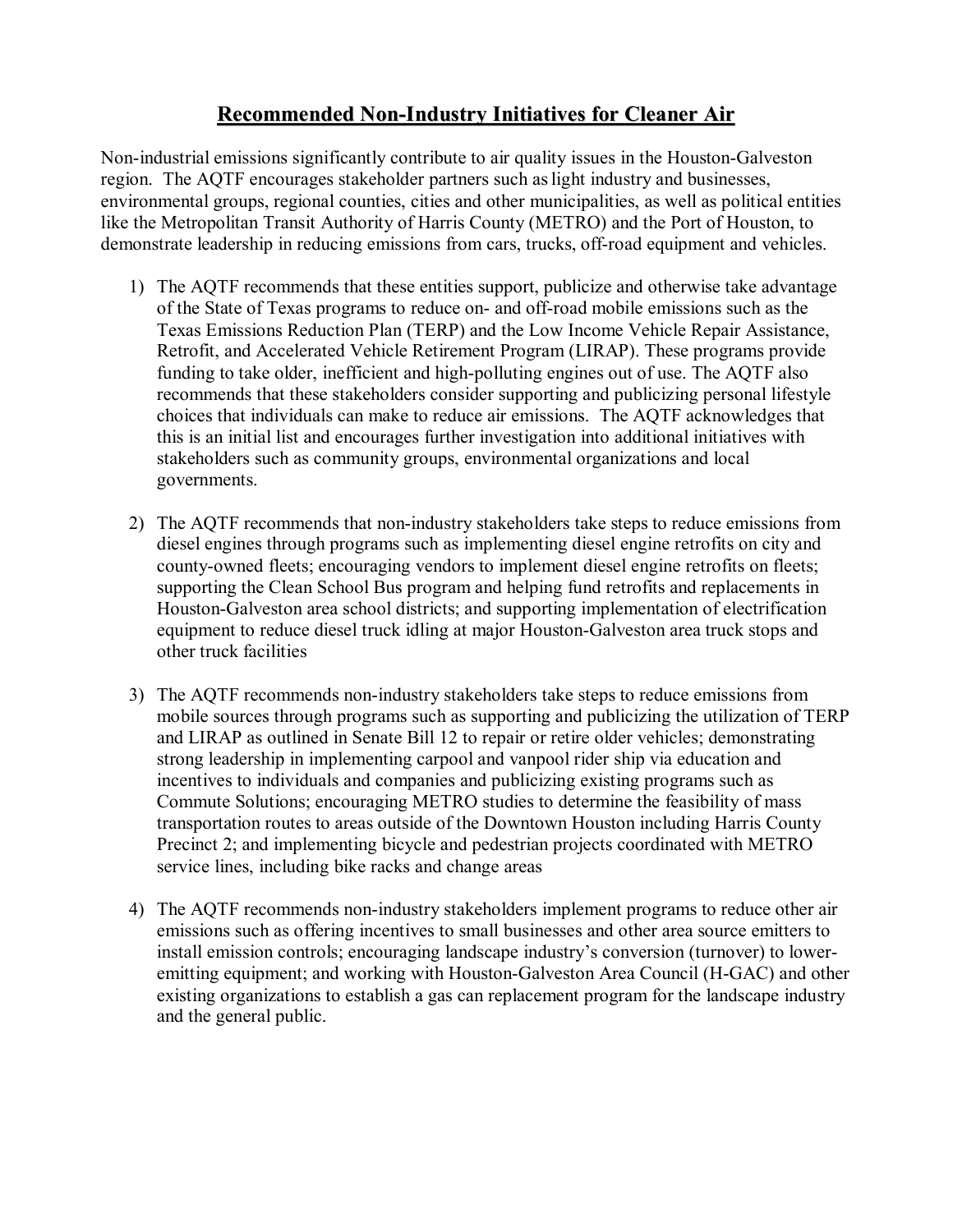# **Recommended Public Educational Initiatives**

The AQTF recommends the following initiatives for public education:

- 1) The AQTF recommends a Public Education Forum on Clean Air be held each year to educate the community on emissions reductions and improvements in air quality and the public's role in helping deliver cleaner air. The Forum will focus on one or two specific compounds each year. The Forum also will recognize companies, organizations and governmental entities championing the cause of cleaner air through emissions reduction activities. To fulfill the public commitment of Mayor White and the Harris County Mayor's and Council's Association to hold public meetings in East Harris County, the AQTF recommends the first Annual Public Education Forum on Clean Air should be held in East Harris County. The intent is to achieve wide public dissemination of the Forum's content and reports.
- 2) Since ambient air measurements best reflect actual pollutant concentrations within the community, the AQTF encourages the TCEQ to publicly report in this the annual actual ambient air monitoring network data along with emissions sources discovered through infrared camera flyovers, any corrective actions taken by the identified source company, and progress made on emission reductions through Air Pollutant Watch List programs at the Annual Public Education Forum on Clean Air.
- 3) The AQTF recommends companies participating in the Annual Public Education Forum highlight air emission reduction achievements and report on best practices within categories listed below. Participating governmental entities will also report on highlights and best practices for reducing air emissions within categories listed below.

#### Industry Champions of Air Quality Reporting Categories

*Outline current actions taken to reduce emissions footprint & estimate results [Companies will not necessarily have activities to report in all categories]*

- Emissions Monitoring Systems
- · Leak Detection and Repair Fugitive Program
- Infrared Camera Find and Fix Program
- Maintenance, Start-up  $& Shutdown$  Programs
- Floating Roof Operational & Emissions Recovery Program
- Fixed Roof Operational & Emissions Recovery Program
- · Flare Minimization Program
- Cooling Towers
- · Miscellaneous Emissions Reduction Programs
- Participation in Operational Best Practice Forums

# Government Champions of Air Quality Reporting Categories

*Outline current actions taken to reduce emissions footprint & estimate results [Governmental entities will not necessarily have activities to report in all categories]*

· Government Fleets Powered by Alternative Fuels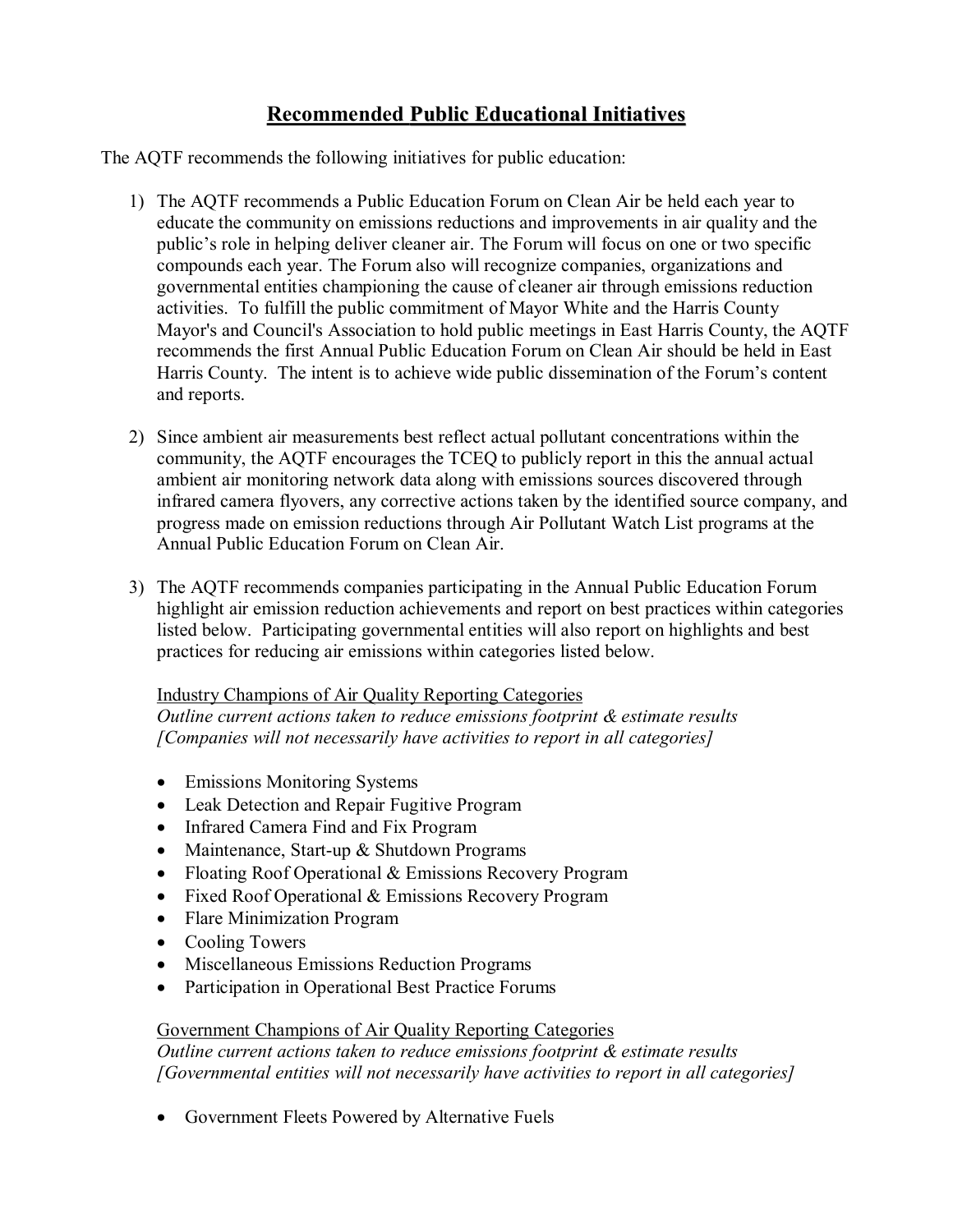- · Government Programs to Encourage Public Fuel Efficiency
- · Government Programs to Reduce Vehicle Miles Traveled
- · Government Programs to Reduce Other Emissions (i.e., landscape company equipment turnover and gas can replacement programs)
- · Participate in Best Practice Forums

Other Principle Contributors (METRO, Port of Houston, and other Businesses) *Outline current actions taken to reduce emissions footprint & estimate results [Other principle contributor entities will not necessarily have activities to report in all categories]*

- 4) The AQTF recommends a Best Practices Forum be held in conjunction with the Annual Public Education Forum. The Best Practices Forum will highlight point-source industry best practices and procedures implemented in operational areas, as well as best practices and procedures implemented in the operation of fixed and floating tank roofs, fugitive emissions programs. The Forum will also include the best practices unveiled through new technology, such as the use of infrared cameras.
- 5) The AQTF recommends the Annual Public Education Forum on Clean Air be hosted by a select committee of environmental and communication experts appointed by TCEQ, City of Houston, Harris County Public Health & Environmental Services, Harris County Precinct 2, Economic Alliance Houston Port Region, Harris County Mayor's and Council's Association, and H-GAC. Each entity will appoint one technical and one communication professional. The committee will name its chair from the appointees. Representatives of Greater Houston news media management will be asked to participate in ad hoc capacity.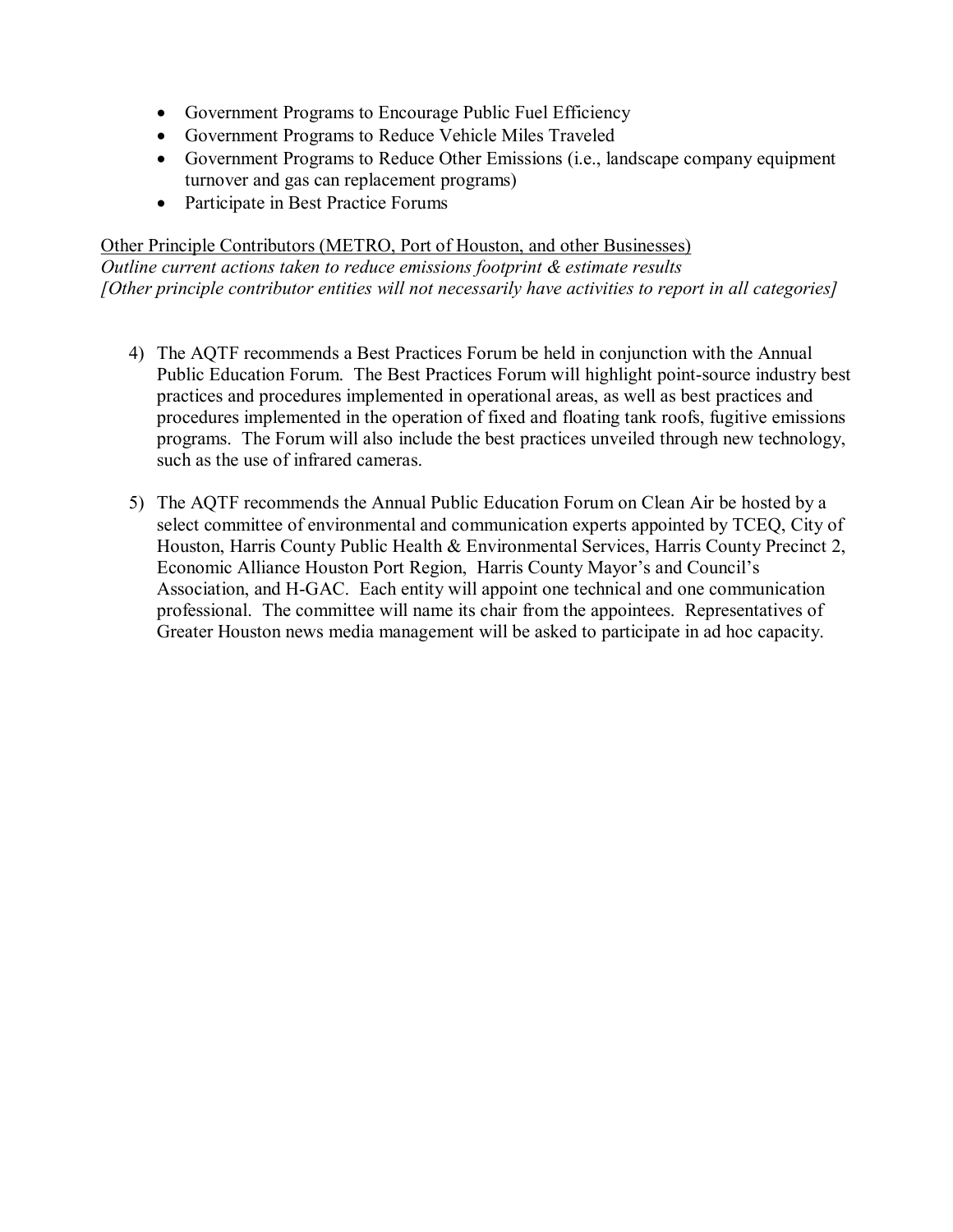Attachment A

# **Nine Chemical Components**

Acrolein Acrylonitrile Benzene 1,3-Butadiene Chlorine Chromium (VI) Compounds Ethylene Dibromide Formaldehyde Diisocyanate